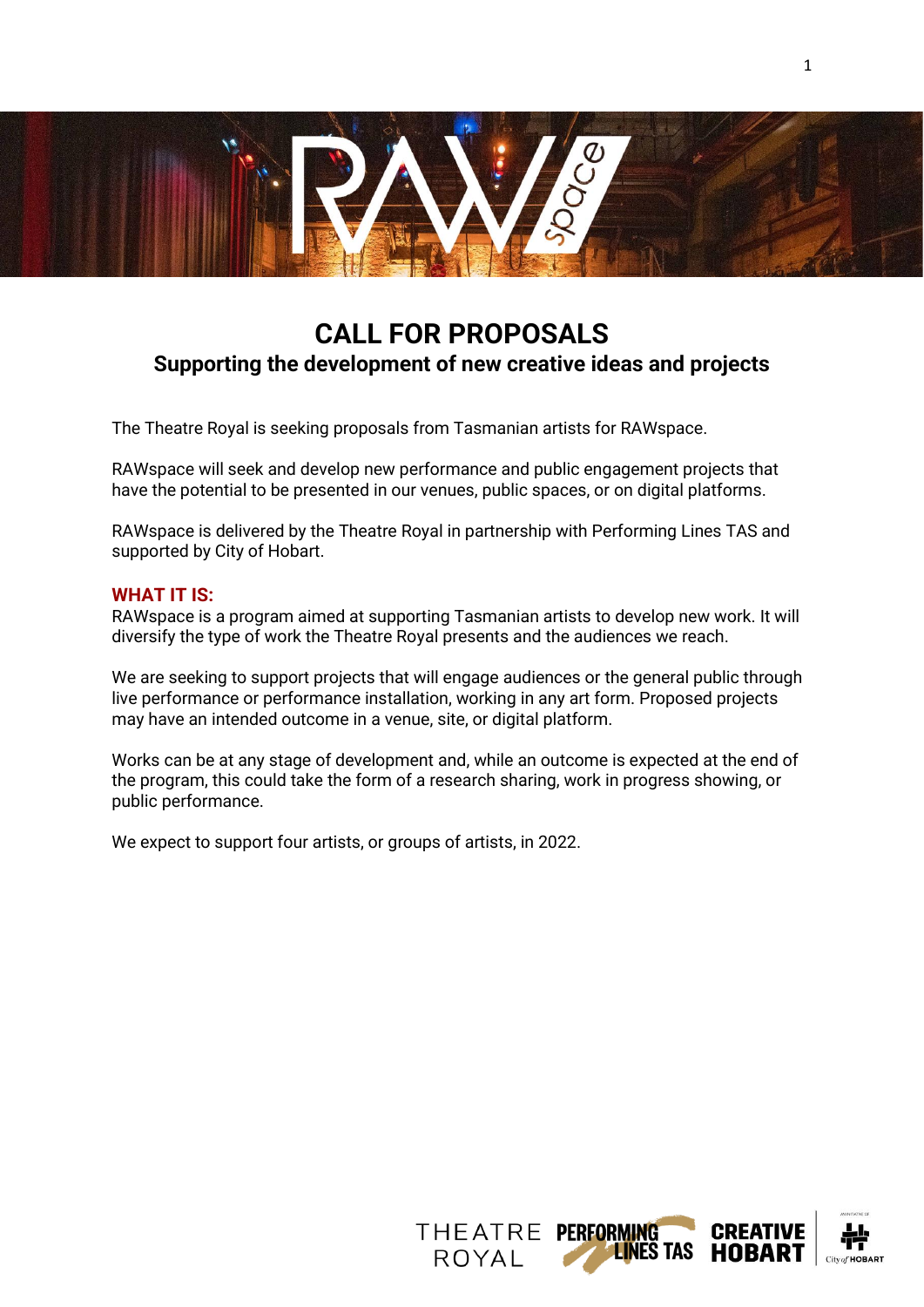## **WHAT WE OFFER:**

- **Funding of up to \$5,000 per project**
	- Funds will contribute to creative fees, materials and/or production costs (you will need to provide a project budget - see below).
	- No funding from other sources is required.
	- Theatre Royal will provide the Studio Theatre as a development space, with limited access to technical equipment and some technical support – to be negotiated, depending on project requirements.
- **Development & presentation space**
	- The Theatre Royal's Studio Theatre will be available to each project for up to two weeks, pending availability (see below).
	- Office space may be available, depending on requirements and capacity.
	- Other Theatre Royal spaces can be made available, depending on project needs, and the theatre's operational requirements.

## • **Access to mentors and industry professionals**

- Advice and support will be available on aspects of performance, marketing, technical production and project management. Note, this assistance will need to be scheduled with TR staff in advance and is contingent on their availability – successful applicants will be responsible for managing their own projects.
- **An opportunity to present a work-in-progress showing, or a public performance**
	- All projects will share the outcome of their development in a suitable format, which could include:
	- a talk/presentation of research or concept development;
	- a short showing, or excerpts of work-in-progress; or
	- a full performance.

The main purpose of the presentation will be to facilitate critical feedback from professional practitioners, producers and technicians. Artists may also like to present work to the general public, seek feedback from audiences, or test audience engagement strategies.

## **WHO SHOULD APPLY?**

The RAWspace Program is open to:

- Individual artists and groups of artists at any stage of their career, and projectfunded companies.
- Lead artists must be residents of Tasmania.
- It is understood that artists may be working with or receiving support from a company in receipt of annual funding, however, proposals will only be accepted from the individual artist and not the funded company.

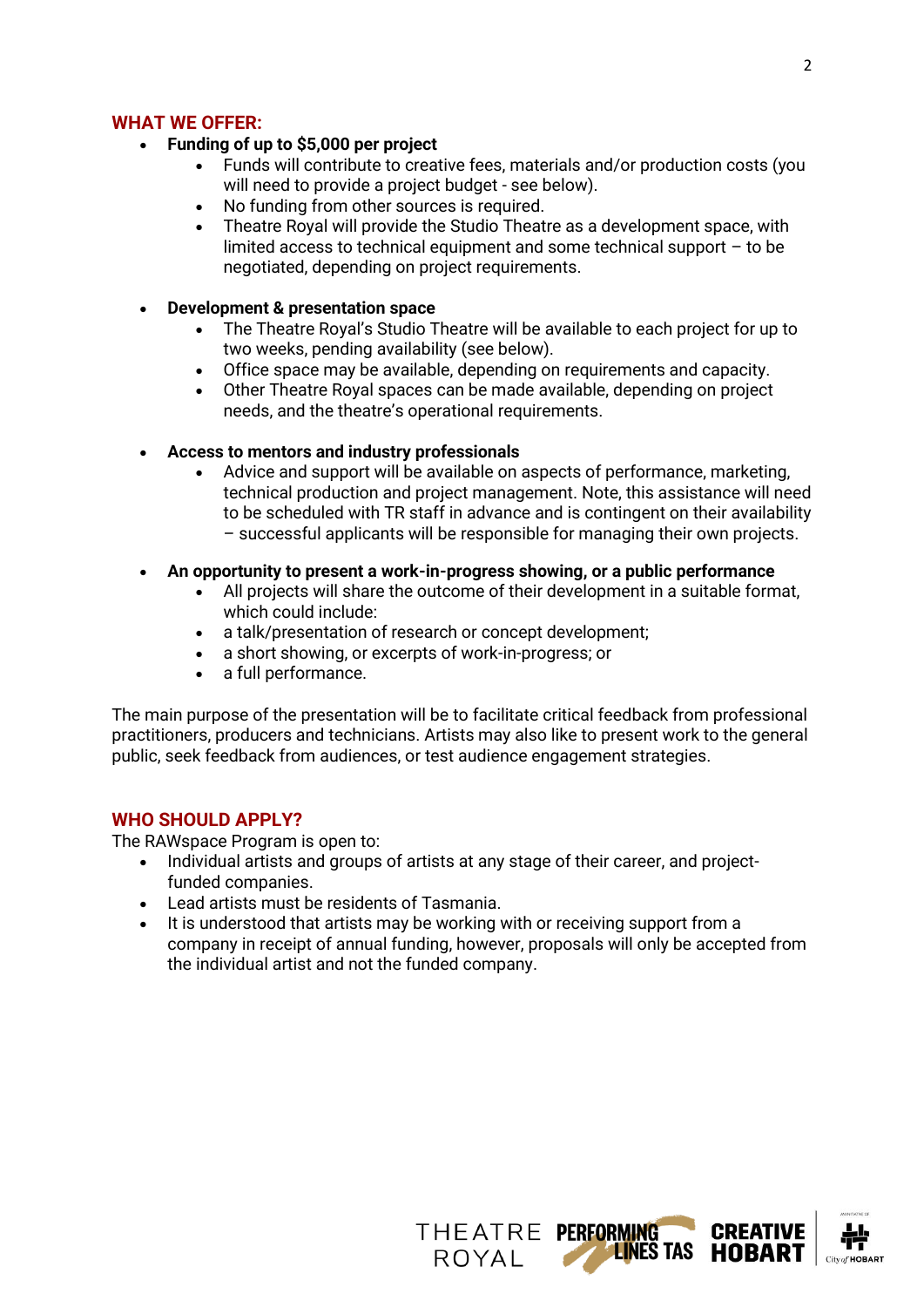## **WHAT TYPE OF WORK WILL BE CONSIDERED?**

We want to support the development of new work or provide the space and resources to realise an existing work in development.

We are interested in performance works that, at some point, intend to have a public outcome. Projects may be at any stage of development and we encourage diverse form and content.

## **WHAT TYPE OF WORK WILL NOT BE CONSIDERED?**

We are not looking for:

- Work that has had a previous public outcome.
- Work that has a scheduled public outcome.

#### **SPACE AVAILABILITY**

Several periods throughout 2022 have been made available in the Studio Theatre for artists participating in RAWspace. These include:

 $2 - 8$  May (1 week) 16 – 29 May (2 weeks)  $18 - 30$  July (2 weeks) 31 Oct – 27 Nov (4 weeks)

In discussion with successful applicants, we anticipate two opportunities for sharing/presenting work – at the end of July and at the end of November.

## **DIVERSITY AND INCLUSION**

We encourage proposals from artists from diverse cultural backgrounds, people with disability, and LGBTQIA+ artists.

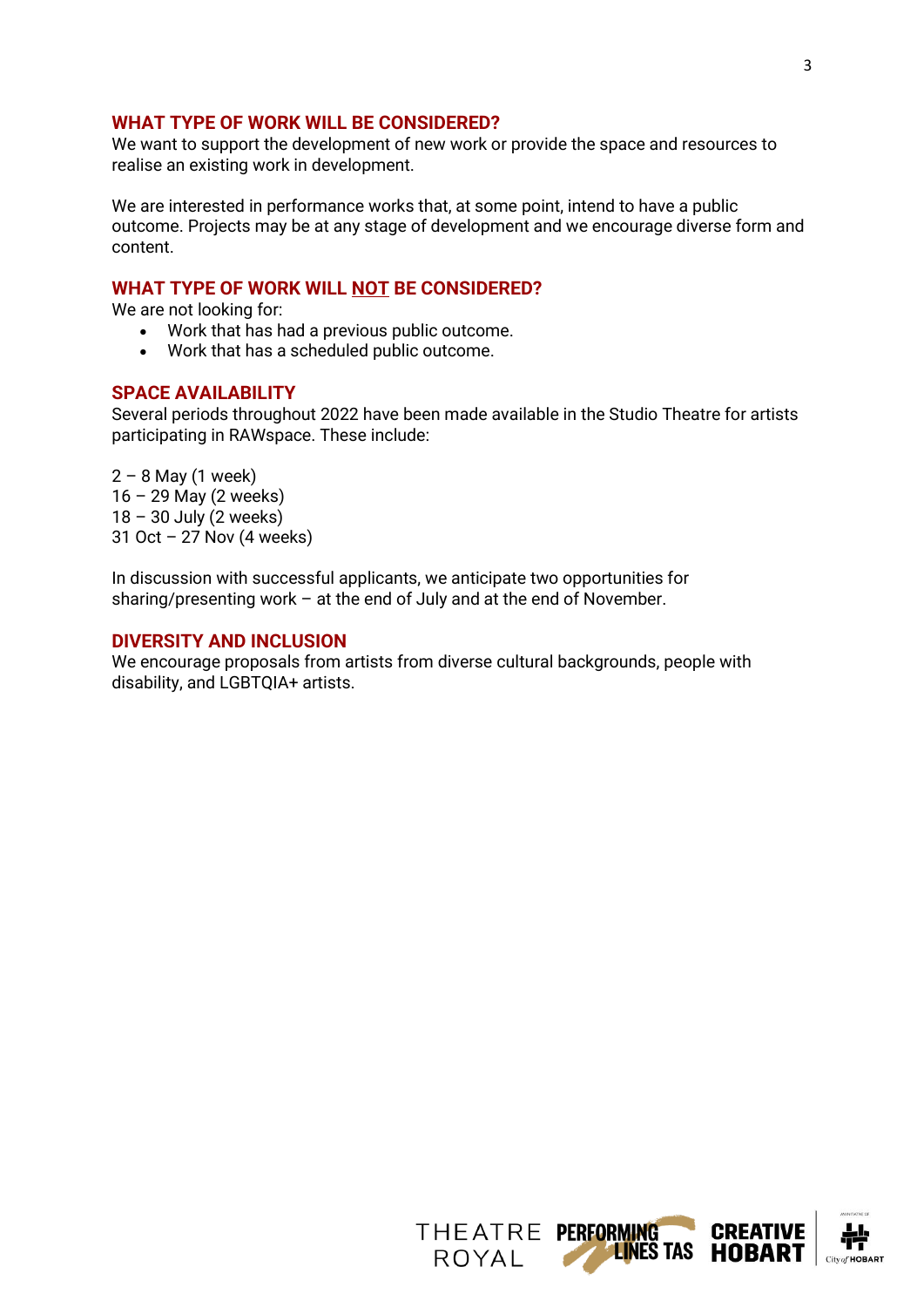Proposals should include the following information:

- **Project description** (500 words max.)
	- What is the idea?
	- What is the form of the work?
	- What development has already taken place?
	- What creative outcomes are you seeking to achieve through RAWspace?
	- **Audience engagement** (250 words max.)
		- Who is your intended audience (if you have one yet)?
		- What will be the audience experience?
- **Project management**
	- Provide a timeline outlining the proposed development process please refer to space availability above and identify a range of preferred periods if you intend to use the Studio Theatre.
	- Give a brief overview of any technical requirements you might have, noting Theatre Royal will provide basic needs (the space and work lights), while additional resources will need discussion with our Operations team and possibly a budget allocation.
	- Provide a budget outlining project expenditure, any income sources received or expected, and the amount requested through RAWspace (max.  $$5,000$ ) – a template is available to download if you need one.
- **Support material**
	- Please provide artist bios and some examples of key collaborators' previous work, as well as any existing material for your proposed project.

**Email your proposal** as a pdf document to **[rawspace@theatreroyal.com.au](mailto:rawspace@theatreroyal.com.au)** by **5pm Monday 28 March 2022.**

## **WHAT HAPPENS TO MY PROPOSAL?**

A selection panel, chaired by the Theatre Royal, will consider all proposals. Applicants will be notified of the outcome by 14 April 2022.

#### **FOR MORE INFORMATION**

Please contact Simon or Don on **03 6146 3313** or **[rawspace@theatreroyal.com.au](mailto:rawspace@theatreroyal.com.au)**

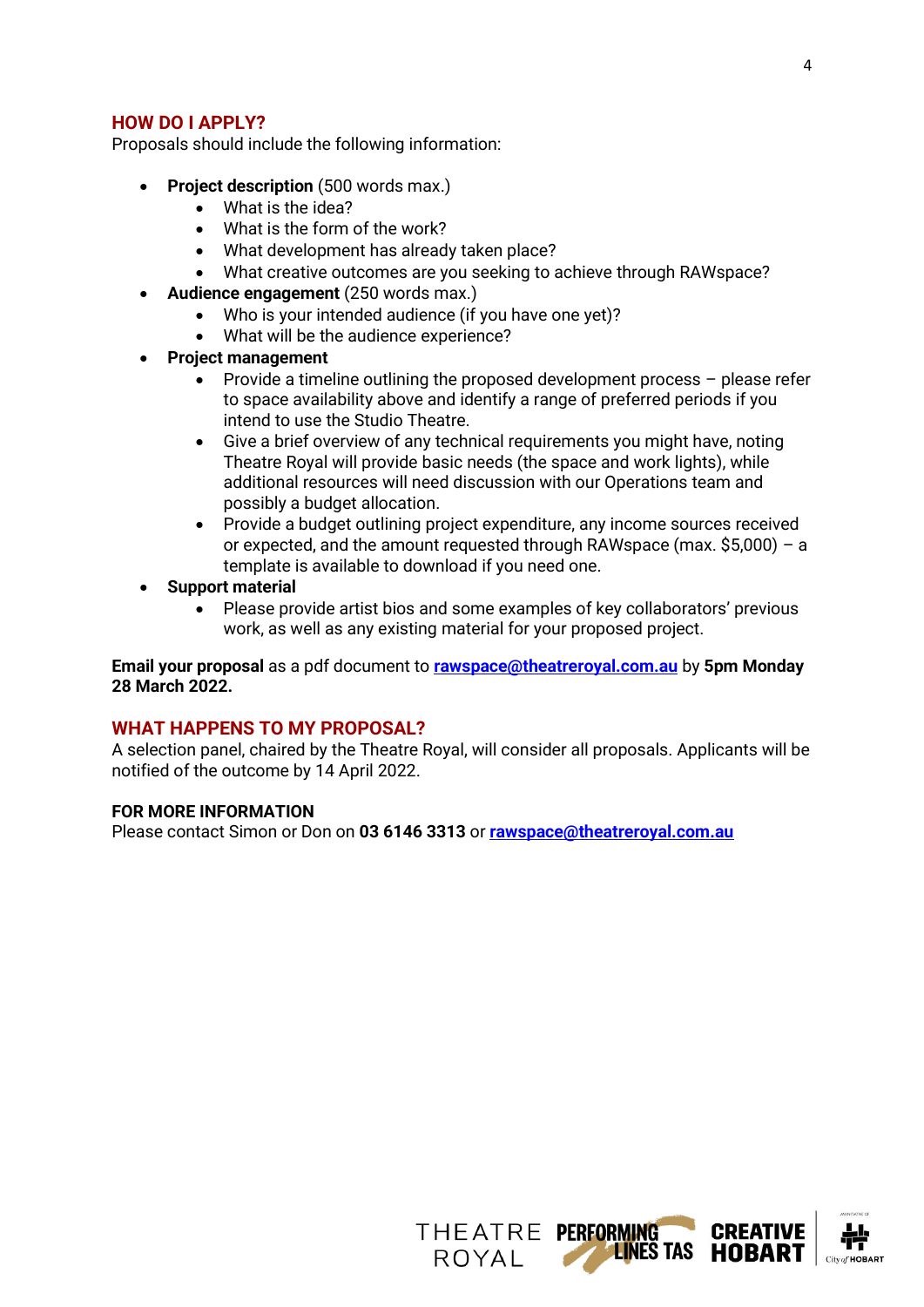## **FREQUENTLY ASKED QUESTIONS**

#### **Will the Theatre Royal produce successful projects?**

Theatre Royal does not currently have the capacity to produce new work, however, we will work with artists to identify the most appropriate resources and process required to realise their project.

#### **Will the Theatre Royal present successful projects?**

We are interested in presenting new work within our Annual Season and hope that RAWspace projects will contribute to our program. However, projects don't need to be developed to this stage yet. There are a range of factors that we consider when curating our program, which we will discuss with creative teams and consider as your work develops.

#### **If I take up this opportunity must the work be presented by the Theatre Royal?**

No, not everything will be relevant or suitable for the Theatre Royal. Part of the program will be helping successful projects realise the most appropriate long-term production ambitions and how to achieve those. Future presentations of the work will require an acknowledgment of support received through the RAWspace program.

#### **What venues would Theatre Royal present work in?**

We have two theatres – the 698-seat main stage and 284-seat Studio Theatre. We are also keen to use other spaces in and around our building, particularly in The Hedberg. Off-site works are also a possibility.

#### **Can I use areas like the loading dock and bring the public into it?**

Possibly. This will depend on the production schedule across our venue and what you would like to do. Use of the space and some equipment may require an induction or supervision.

#### **What do you mean by "any art form", or "diverse art forms"?**

We're trying not to be too prescriptive. We know that the type of work artists are making, and the ways they are making it, are constantly changing and being redefined. The interests and demands of audiences are also continually changing.

While we would like to support performance projects that engage audiences in some way, they could take a range of different forms, including:

- Devised performance
- Text-based plays
- Dance
- Spoken word
- Performance lecture
- Musical theatre or cabaret
- Performance installation
- Digital outcomes, including VR/AR projects
- Radio plays or podcasts
- Multidisciplinary projects

You don't have to fit into a category, just tell us what your form is and how people will experience or engage with that.

#### **What if I don't know who the audience for my work will be?**

Don't panic, you don't need to know everything yet. We have asked applicants to identify potential audiences or audience experience because, ultimately, we are interested in work

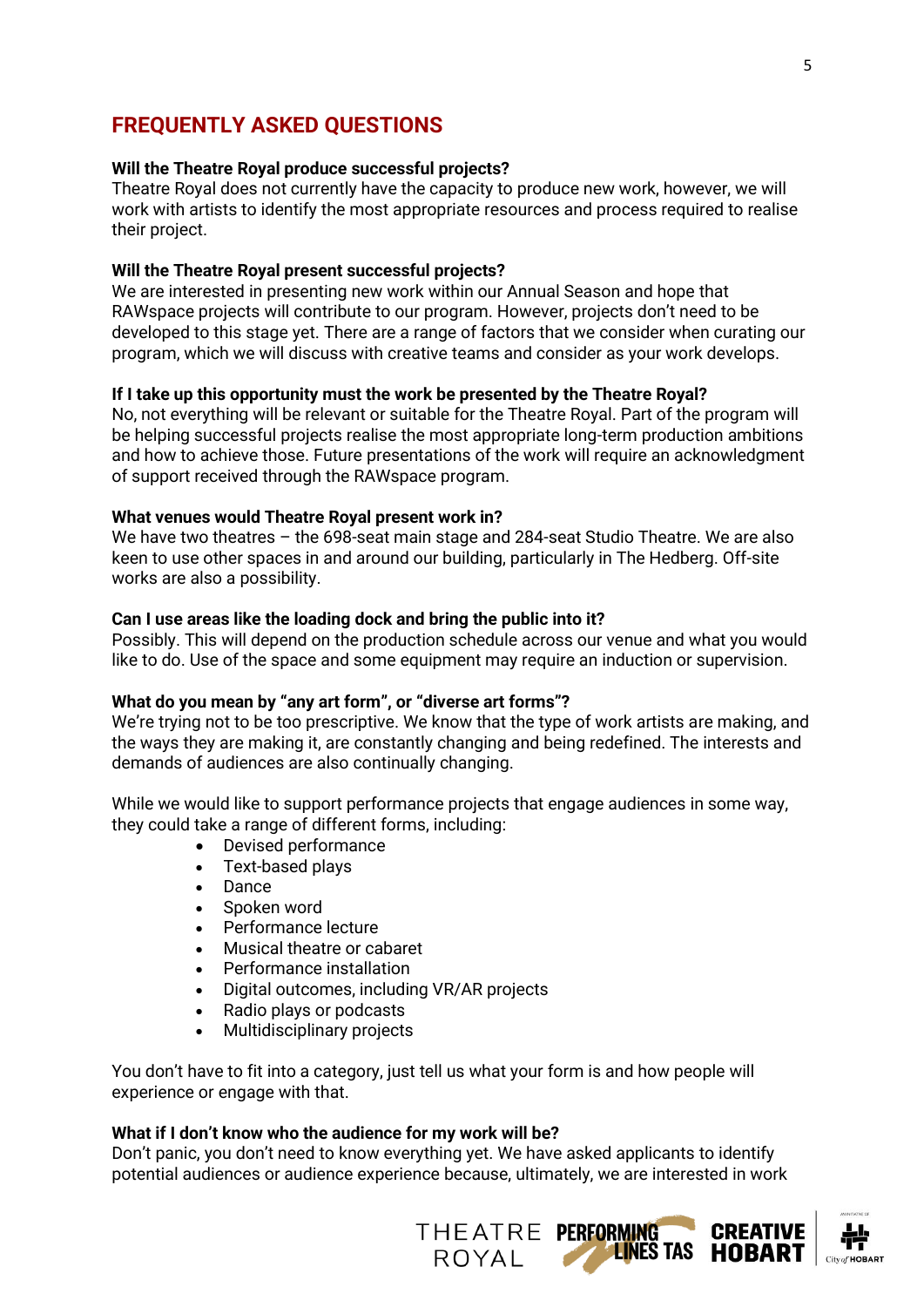that engages with the public in some way, either as audience members or participants. Your idea might not have reached that stage yet but at some point we want you to think about and develop an audience for your work.

## **I've already received funding, is my project still eligible?**

Yes it is. We won't discriminate against projects with or without funding, as you long as you can demonstrate that you have adequate resources to undertake the project and that artists are being paid.

## **We are a company with annual funding, can we apply?**

We are prioritising support for artists and small companies who don't currently receive annual funding. If you receive annual funding to develop and present work, we should have a separate discussion about how you might partner with the Theatre Royal.

## **What technical equipment is available?**

Here's a [link](https://www.theatreroyal.com.au/about/hiring-theatre-royal) to what we have available in the Studio. We will discuss any requirements excess to the space and work lights to ensure availability, and appropriate personnel are available to assist set-up or operation. We will help by providing in-house support where we can, but the extent of this will depend on the project. For example, if you have a work that has a high level of tech needs and requires constant operation, you will probably need to factor in a tech or production manager within your team and budget.

## **If I have my own technician, can they operate Theatre Royal equipment?**

This will depend on the equipment and personnel. As a rule, use of our equipment requires supervision from Theatre Royal technical staff. We have allocated some technical support to each project, however, and will work with you to assess your requirements, available equipment, the capacity of personnel, and any other requirements around training or supervision.

## **Are there any conditions around the period of development?**

No, it really is up you and what you think the project needs at this stage. We have said a maximum of two weeks so that we can support several projects, but you might only need a couple of days. You could also consider splitting time across periods, having a couple of months between days/weeks.

## **Will I still own the copyright in my work?**

Yes, you will. We will have an agreement with you that explicitly states artists retain all intellectual property rights, and moral rights, in work they create.

## **Does marketing support include photographer for a hero image?**

No, it does not. This would need to be an external contractor who you would have to source and pay for. We can help with some great contacts though.

## **My collaborators are outside Tasmania? Is there reliable internet inside the venue?**

Yes, we have great wifi, which will be made available to your team.

## **What kind of support can you offer regarding performance, dramaturgy, set design, film and projection advice?**

It is best that you factor creative expertise and collaborations into your plan and team. We can certainly help identify potential collaborators or advisors and, where possible. As mentioned above, all projects will share the outcome of their development. We would hope to use a showing to facilitate critical feedback from professional practitioners, producers